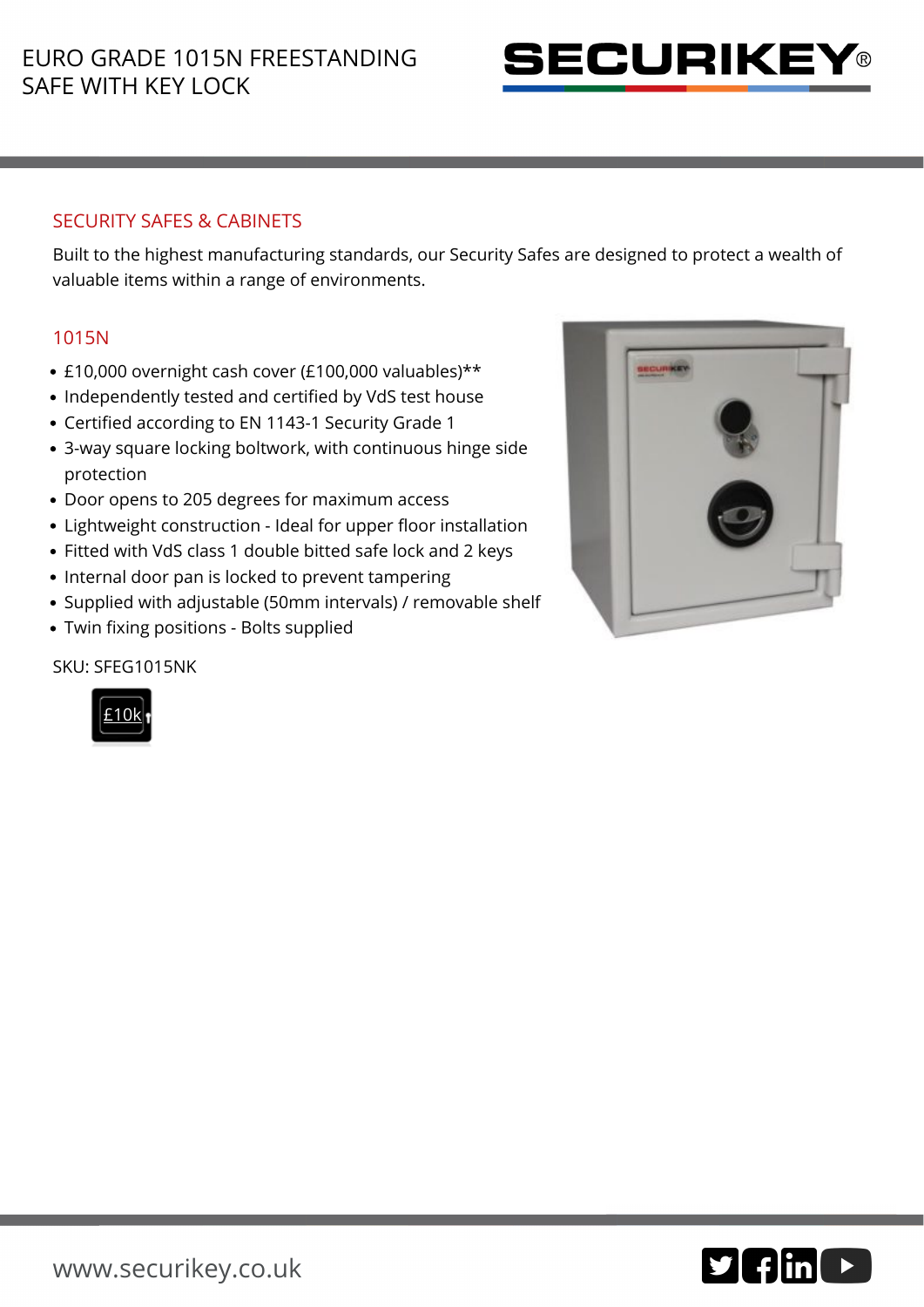

#### ADDITIONAL INFORMATION

| Weight                 | 55.000 kg                                                                                                                       |
|------------------------|---------------------------------------------------------------------------------------------------------------------------------|
| <b>Dimensions</b>      | 410 (H) x 335 (W) x 300 (D) mm                                                                                                  |
| <b>Certificate</b>     | Independently Tested and Certified                                                                                              |
| <b>Cash Rating</b>     | £10,000                                                                                                                         |
| <b>Fire Rating</b>     | Light Fire Protection                                                                                                           |
| <b>Volume</b>          | 17 litres                                                                                                                       |
| <b>Shelves</b>         |                                                                                                                                 |
| <b>Internal Height</b> | 334mm                                                                                                                           |
| <b>Internal Width</b>  | $275$ mm                                                                                                                        |
| <b>Internal Depth</b>  | 180 <sub>mm</sub>                                                                                                               |
| <b>Locking Options</b> | B - 3/4 Wheel Mechanical Combination, C - REVO A, G - Wittkopp Primor 2000, I - La<br>Gard 39E, K - La Gard 66E, L - Safe Logic |

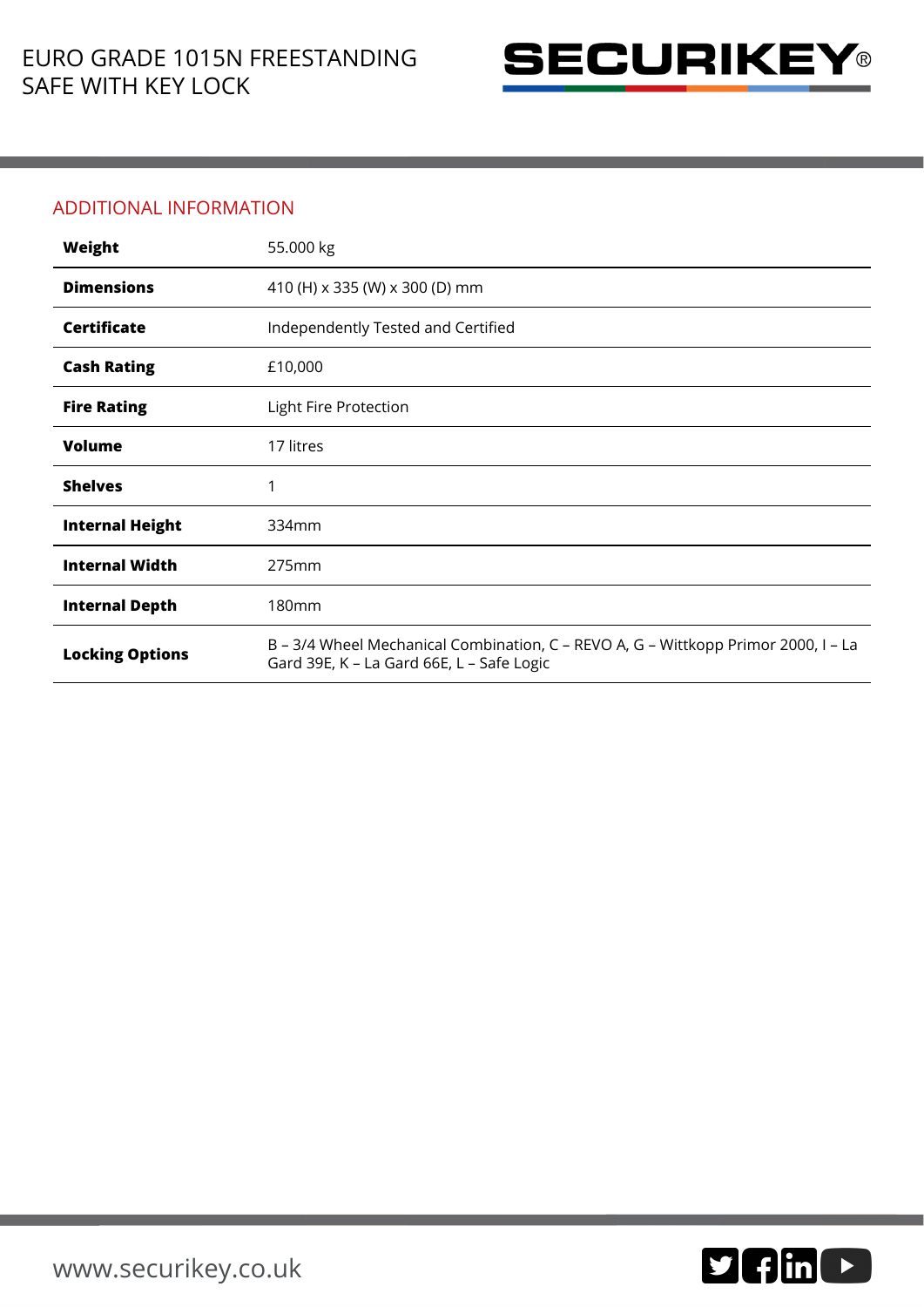

## EURO GRADE 1015N FREESTANDING SAFE WITH KEY LOCK IMAGES





AiS Approved **Euro Grade 1015** 



Euro Grade Square Boltwork



[www.securikey.co.uk](http://www.securikey.co.uk/)